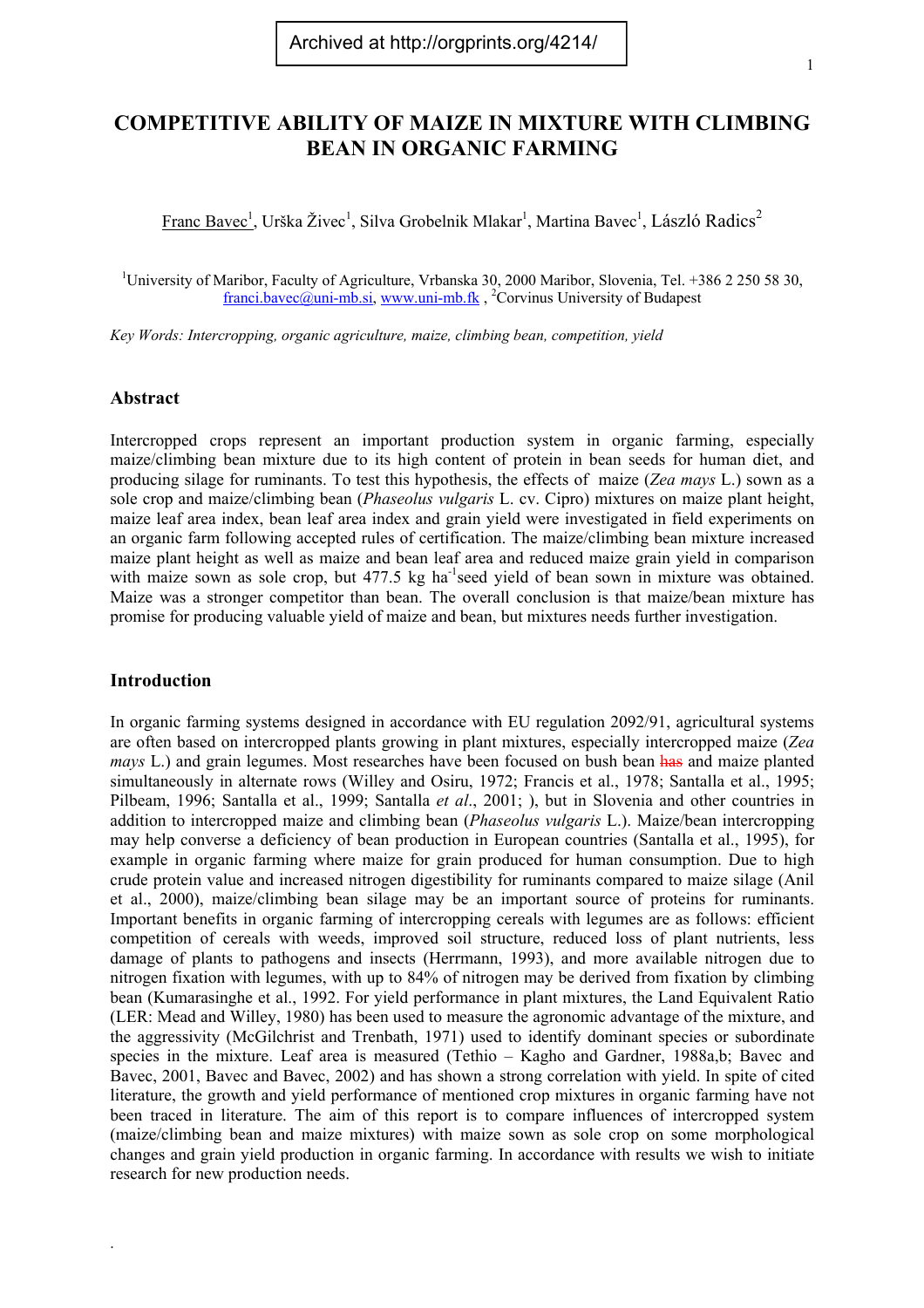### **Methodology**

In Majšperk (organic farm Živec), Slovenia, in two years, maize (*Zea mays* L.) was grown as a sole crop, maize/climbing bean (*Phaseolus vulgaris* L.) mixture and system performance observed in the field experiment. Initial experiment was performed only in three treatments in a randomized block design with four replications. Plots were  $4.0 \times 5.6$  m, with a constant  $0.7$  m inter-row spacing (common in maize production practise). The soil texture was loam. Characteristics of soil in 1997 and 1998 were: 5.4 and 5.7 pH (0.1 N KCl), 2.6 and 2.3% of organic carbon, 9.0 and 11.0 P<sub>2</sub>O<sub>5</sub> mg 100 g<sup>-1</sup> soil (ammonium lactate), 14.0 and 17.0  $K_2O$  mg 100  $g^{-1}$  soil (ammonium lactate), 139 and 159 kg ha<sup>-1</sup> of mineral nitrogen (nitrate, ammonium), as measured in the soil layer from 0 to 0.9 m before maize sowing, respectively. Conventional tillage and fertilisation with stable manure (30 t ha<sup>-1</sup>) and cover crop (*Phacelia tanacetifolia* Benth.) with 2 t dry matter ha<sup>-1</sup> were applied. The land race maize 'dent type' genotype was sown on 27 and 29 April (first and second year, respectively), and on 16 and 17 May the indeterminate-type climbing bean cv. Cipro. On 4 and 6 June the plants were thinned to the final stand. Plant populations were 5.6 plants  $m<sup>2</sup>$  of maize and 12.0 plants  $m<sup>2</sup>$  of bean in intercropping and the same plant populations in sole cropping. Weed control was done manually, depending on weeds. Maize plant height to cob at the stage of flowering (Maier code 57; Schütte and Meier, 1981), and green leaf area index (LAI) of all species was measured at the maize waxy maturity stage (83), when the maize expressed the maximum value of LAI (Bavec, 2002). Ten maize plants and ten bean plants from inside the plots for each repetition were taken to evaluation. Individual green leaf areas were measured using scanner and personal computer, which enabled counting the number of black dots on the screen picture of leaves to determine the leaf area (Bavec and Bavec, 2002). On this basis LAI value (leaf area units per unit land area) were calculated. Yield harvest was on 2 and 3 October in first and second years. Ten plants per each plot were weighed after drying (two months field ear drying and then 1 day at  $70^{\circ}$  C) and calculated as yield for silage kg ha<sup>-1</sup>. The grain yield was determined by harvesting  $10 \text{ m}^2$  area from middle rows in plot and inside plants in row (Davis et al., 1981) in each subplot and replication. After drying (70 ºC, two days) the maize grain yield was calculated to the content of 14% moisture, and bean seeds with 11% of moisture. The Land Equivalent Ratio for maize (LER: Mead and Willey, 1980) was used to measure the agronomic performance of the mixture, allowing comparison of grain yield of maize and climbing bean in mixture with maize sown as a sole crop. LER values >1.0 indicate an agronomic benefit of growing a mixture over sole crops, since the index denotes how much land would be required for growing sole crops to obtain the same yields of each component as was obtained in the mixture. The aggressivity (McGilchrist and Trenbath, 1971) of maize with respect to climbing bean is given by difference between grain yield of maize (mixture/sole crop) and the grain yield of bean (mixture/sole crop). LER values and aggressivity were calculated for mean grain yield of maize and maize/bean mixture. Analysis of variance (ANOVA) among years and treatments was conducted using SPSSX for factorial experiments and the significance of factor effects, determined at  $P \le 0.05$  (\*). Significant differences in the mean values were determined using the Tukey test at significance level  $P \le 0.05$ , where different letters indicate significantly different means. The correlation coefficients between grain yield and LAI were calculated.

#### **Results and discussion**

.

In the experimental site the total rainfall during the vegetative period (from May to September) was 565 mm in first year and 681 mm in second year (30 years average is 566 mm). During the vegetative period among monthly rainfall total there were no considerable deviations in comparison with the long term averages. In second year June, July and August were warmer (average were  $19.9, 20.7, 20.8^{\circ}$ C, respectively) compared to first year  $(19.0, 19.9, 19.8)$  and  $(19.8)$ <sup>o</sup> C, respectively), but May and September were warmer in first year (16.4 and 16.1 $^{\circ}$ C, respectively) than in second year (15.7 and 15.1 $^{\circ}$ C). With regard to climatic requirements of these crops, it appears that conditions were normal for growth and development. Interactions of year by treatments for the measured parameters were not significant.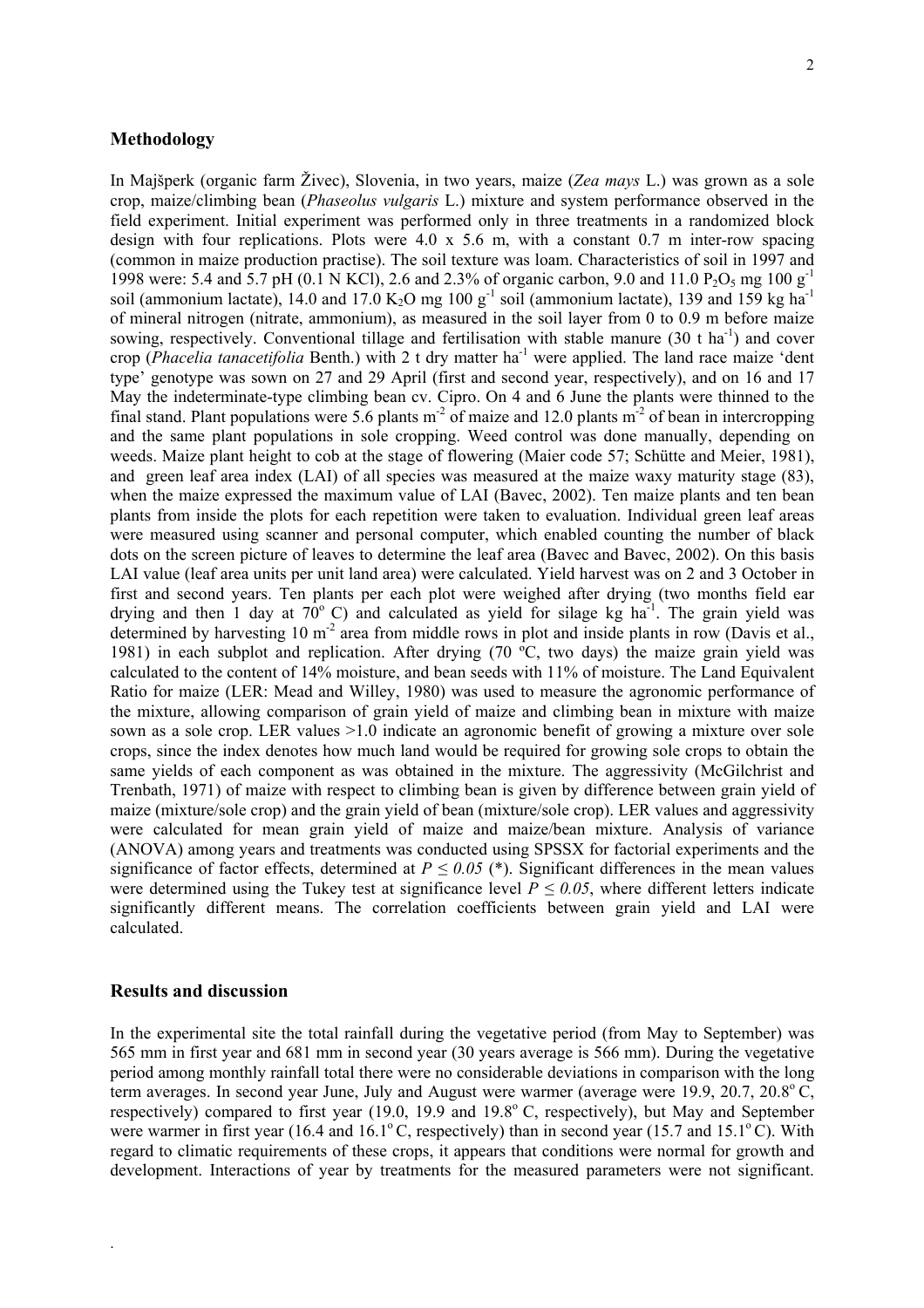Plant heights of maize to cob were not significantly different between years and ranged from 1.38 to 1.40 m. Maize/climbing bean mixture had significantly influenced taller maize plants (1.41 m) in comparison with maize sown as sole crop (1.35 m). Maize plant height was not significantly affected by maize/bean mixture. LAI of maize varied between years from 3.6 to 4.1, but LAI of maize was not significantly different in all treatments. Total system LAI of maize-climbing bean mixture was significantly higher (5.0) than LAI of maize sown as sole crop (3.7). In average, LAI of maize in all treatments varied from 3.8 to 4.1, similar to LAIs in the same plant populations in conventional farming system (Tethio – Kagho and Gargdner, 1988a,b; Bavec and Bavec, 2001, Bavec and Bavec, 2002). Bean and maize grain yields were significant (*P = 0.05*) between years, but the trends of treatment effects on yield are similar in both years, thus years were combined and averages reported. Averaged over two years, maize grain yield was significantly lower in maize/climbing bean mixture  $(11.20 \text{ kg } 10 \text{ m}^2)$  compared to maize sown as sole crop  $(12.07 \text{ kg } 10 \text{ m}^2)$ , (Fig.1), but mixture produced also additional 0.48 kg 10 m<sup>-2</sup> grain yield of bean.



Fig. 1: Grain yield of maize as sole crop and intercropped (also with oil pumpkins)

At these experimental plants population before the ensiling process, similar trends were noted in plant dry matter production for total silage (maize sown as sole crop and maize/bean intercropping: 25.4 t and 24.5 t of silage ha<sup>-1</sup>, respectively). Maize/bean mixture on the basis of our results produced high yield of mixed silage, the same as sole maize, but which could be an important source of protein from beans (grains of cv. Cipro content from 20.0 to 23.7% of crude proteins on dry weight basis) to improve ruminant nutrition (Anil et al., 2000). Mixture of maize with climbing bean is important in organic farming, similar to intercropped wheat and field beans (Bulson et al., 2000). Among LAI values in maize as sole crop and maize/bean mixture a positive correlation was calculated between LAI and grain yield ( $r = 0.98*$  and 0.95;  $r = 0.73$  and 0.27, maize as sole crop and maize/bean mixture in 1997 and 1998, respectively). LER values for maize varied from 0.91 to 1.0 in 1997 and 1998 respectively, and averaged  $0.98$ . LER  $\leq 0.1$  indicated a disadvantage due to intercropping. But LER varied between years in this trial (data not shown), and in other work similar maize LER values were found for maize and bush bean under long and short rains, and close to 1.0 in both seasons (Pilbeam et al., 1994). There could be an adventage to the intercropping due to higher silage value as economics of selling the two crops (data not shown). Aggressivity index data for maize with respect to climbing bean were positive in both years (0.49 in 1997 and 0.44 in 1998, respectively) and averaged 0.45. This showed that maize was the stronger competitor. As previously found in bush bean (Francis et al., 1982; Pilbeam et al., 1994) maize was more competitive than climbing bean in experimental conditions.

## **Conclusions**

.

On the basis of research results the following may be concluded: maize/climbing bean mixture increases plant height of maize, increases the sum of maize and bean leaf area index and reduces maize grain yield in comparison with maize sown as a sole crop. Maize/bean mixture can compensate for lower grain yield of maize with higher bean yield, especially if more than 20% of crude protein content in dry bean seeds should taken into account. We can conclude, that this initial investigation show that results of maize/climbing bean mixture are promising, and for those reasons further research should be done.